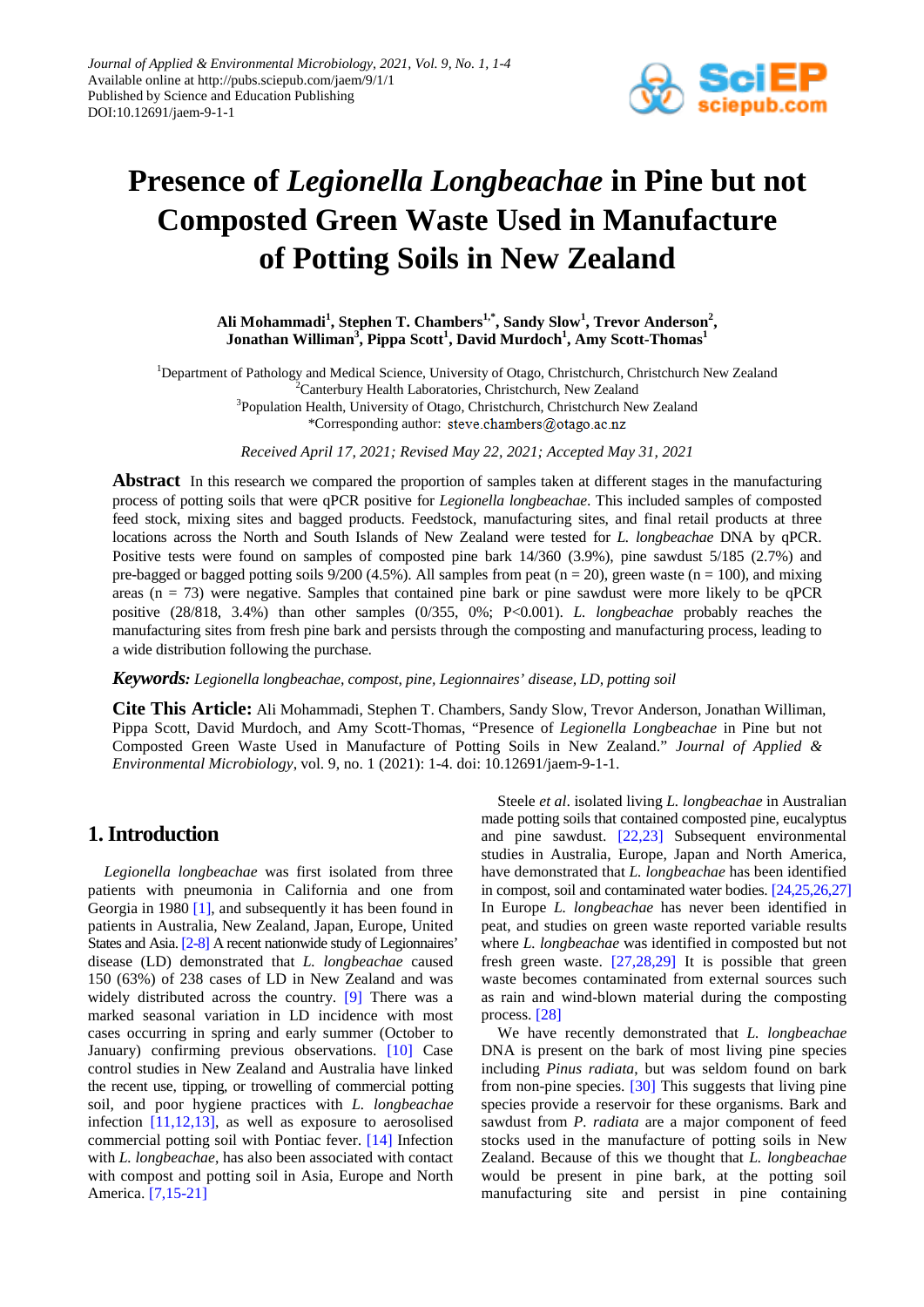manufactured products. Our aim was to determine if *L. longbeachae* could be found in the feedstock at these manufacturing plants. If so, *P. radiata* products may be the major source of *L. longbeachae* in commercial potting soils and could provide a control point for reducing *L. longbeachae* content in such products, thereby reducing the incidence of human disease.

# **2. Materials and Methods**

A point prevalence study conducted at three commercial potting soil and compost production sites widely dispersed across the North and South Islands of New Zealand. Sampling of feed stock was unrestricted but was conducted within the manufacturing site's health and safety protocols.

### **2.1. Potting Mix Manufacturing Sites**

**Production site 1** was located in the lower South Island. Samples were taken from large windrows of graded pine bark or piles of pine sawdust outside the plant, the indoor mixing area, and locally produced peat that had been stored inside the plant. Samples were taken at approximately 3 m intervals across the surface and edges of the feedstock at depths between 5 and 50 cm, from a grid at 1 m intervals over the floor of the mixing area, and from bagged finished product stored at the site. There was no composted green waste on site. Samples (N=348) were taken on 12 April 2017.

**Production site 2** was in the upper South Island providing access to large piles of pine bark, partially composted sawdust, some imported peat, the mixing area and finished product but no green waste. All feedstock, mixed composted bagged material and not yet bagged product was located outside. The mixing area was indoors. Samples (N=255) were taken on 17 April 2017.

**Production site 3** was in the upper North Island of New Zealand. Most of the feedstock was located offsite and could not be sampled at that location. Feedstock that could be sampled was brought inside to a temporary storage area and included locally produced bark products and composted green-waste. Peat was imported from Europe. Mixing and bagging of the products was done inside, and the bagged product was stored outside with bags on large plastic covered pallets awaiting shipping. Samples (N=570) were taken on 31 May 2017.

### **2.2. Quantitative PCR (qPCR)**

The samples were pulverised and 5 g were mixed with 50 mL of ultrapure distilled water (Invitrogen, Thermo Fisher Scientific, MA, USA) and shaken for 5 minutes. Two hundred microliters of the supernatant were used for DNA extraction using the GenElute Bacterial DNA extraction kit (Sigma, MO, USA) as per the manufacturer's instructions. The presence of *L. longbeachae* DNA was detected using the qPCR parameters and the primer and probes designed and validated as specific for *L. longbeachae* as previously described [\[10,30\].](#page-3-2) Positive and negative controls were included in each run and negative qPCR results were validated by using internal controls.

The crossing threshold (CT) cut off of  $\leq 44$  cycles for the lower limit of detection and quantification was determined by spiking samples of sterilised potting mix with dilutions of a pure culture of *L. longbeachae* sg1 ATCC33462 from  $x10^1-x10^7$  cfu/mL (R<sup>2</sup> = 0.9964 y  $= -1.7\ln(x) + 48.811$ . The lower limit of quantification was 10 CFU/mL.

#### **2.3. Statistical Analysis**

The prevalence rates of samples meeting qPCR CT values for *L. longbeachae* were summarised by site and type as counts and percentages with 95% binomial (Wilson) confidence intervals. Differences in rates were compared across subgroups using Fisher's exact tests. All statistical testing was conducted using R software (version 4.0.3) [\[31\]](#page-3-11) and P values < 0.05 were considered significant.

# **3. Results**

Fourteen (4%) pine bark samples were qPCR positive, with all but one coming from production site 1 [\(Table 1\)](#page-1-0). There were significant differences in the percentages of qPCR positive samples between the manufacturing sites (18/348 from site 1, 3/255 from site 2 and 7/570 from site 3; Fisher's exact  $p<0.001$ ).

None of the samples from the mixing area, which is the beginning of the blending and bagging cycle, were qPCR positive but 9 of 200 (4.5%) samples taken from pre-bagged or bagged compost or potting mix products were qPCR positive. These were predominantly from samples taken at production site 3.

**Table 1. qPCR results of samples collected from three widely separated potting mix production sites across both the North and South Islands of New Zealand in Autumn 2017**

<span id="page-1-0"></span>

|                                 | Production Site 1 |                      | Production Site 2 |                   | Production Site 3 |                   | Total  |                    |
|---------------------------------|-------------------|----------------------|-------------------|-------------------|-------------------|-------------------|--------|--------------------|
| Sample type                     | Sample            | PCR positive N       | Sample            | PCR positive      | Sample            | PCR positive N    | Sample | Number positive    |
|                                 | number            | $(%95%$ CI           | number            | N (%:95% CI)      | number            | (%:95% CI)        | number | N (%:95% CI)       |
| Bark                            | 100               | $13(13;7.8-21.0)$    | 170               | $(0.6; 0.1-3.3)$  | 90                | $0(0\%)$          | 360    | $14(3.9; 2.3-6.4)$ |
| Sawdust                         | 95                | $5(5.3; 2.2 - 11.7)$ | 40                | $0(0:0-8.8)$      | 50                | $0(0\%)$          | 185    | $5(2.7;1.2-6.2)$   |
| Peat                            | 100               | $0(0:3.7-4.6)$       |                   | $0(0:0-43)$       | 100               | $0(0\%)$          | 205    | $0(0:0-1.8)$       |
| Green waste                     | $\theta$          | na                   |                   | na                | 130               | $0(0\%)$          | 130    | $0(0:0-2.9)$       |
| Pumice                          | $\overline{0}$    | na                   | $\Omega$          | na                | 20                | $0(0\%)$          | 20     | $0(0:0-16)$        |
| Mixing area                     | 53                | $0(0:0-6.8)$         | 20                | $0(0:0-16.1)$     | $\mathbf{0}$      | na                | 73     | $0(0:0-5)$         |
| Pre-bagged or<br>bagged product | $\theta$          | na                   | 20                | $2(10;2.8-30.0)$  | 180               | $7(3.9;1.9-7.8)$  | 200    | $9(4.5;2.4-8)$     |
| Total                           | 348               | $18(5.2, 3.3-8.0)$   | 255               | $3(1.2, 0.4-3.4)$ | 570               | $7(1.2, -.6-2.5)$ | 1173   | 28(2%)             |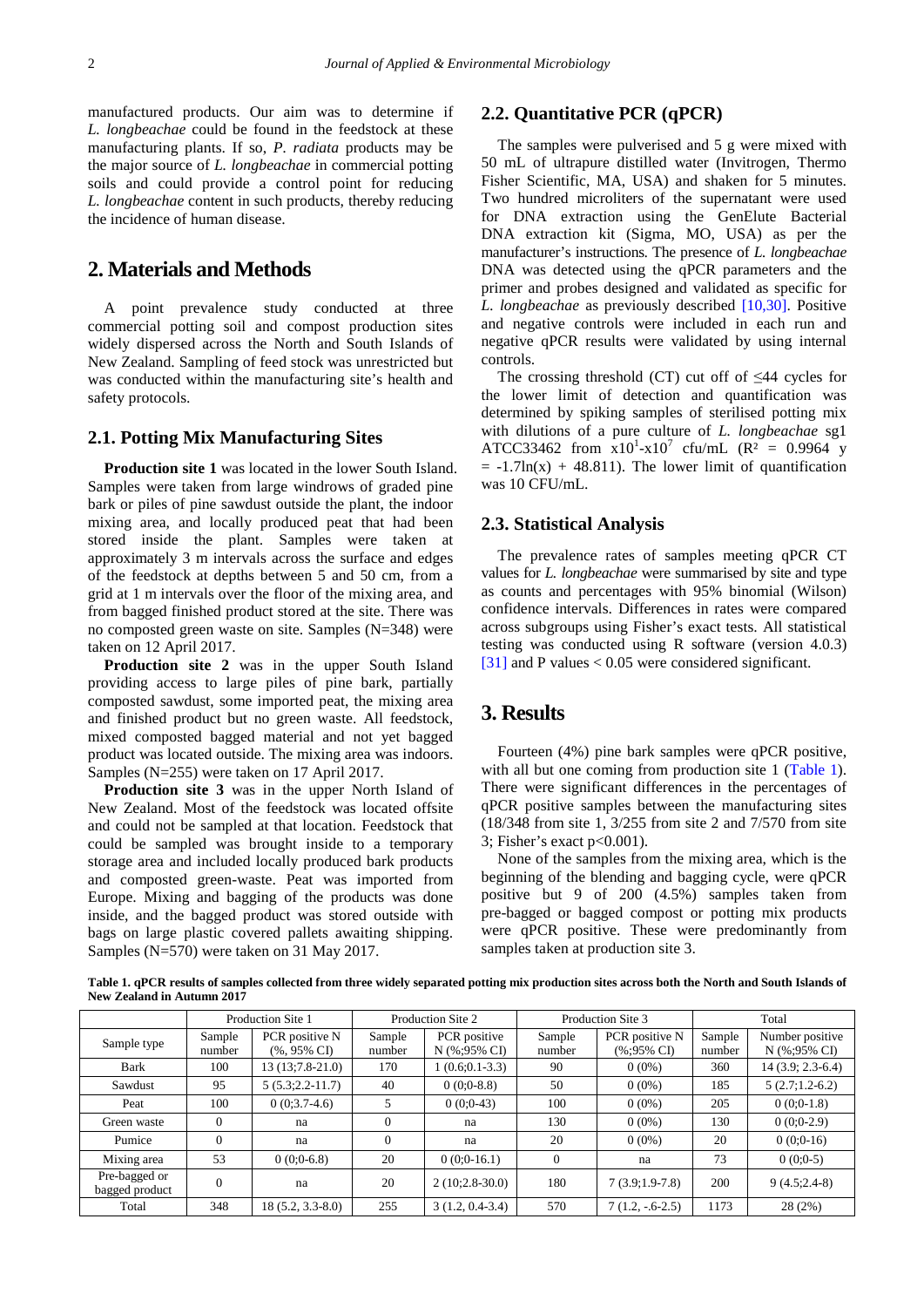Overall of the 1153 samples 28 (2.4 %) were qPCR positive [\(Table 1\)](#page-1-0). There was a significant difference in the proportion of qPCR positive samples from bark and bark containing products (pine bark, pine sawdust, mixing area and bagged product, 28/818, 3.4%) compared with non-bark containing samples (peat, green waste and pumice 0/355, 0%; Fisher exact p<0.001).

# **4. Discussion**

In this study we have found that *L. longbeachae* DNA could be detected in pine bark and pine sawdust feedstock, or pine bark containing potting soil products from three widely separated production sites across New Zealand. In contrast, *L. longbeachae* DNA was not detected from peat and green waste feedstock. As pine bark is a major constituent of potting soils, it is likely to be the major source of *L. longbeachae* in these products. In addition, pine products may facilitate the persistence of *L. longbeachae*  in the manufactured potting soil products.

The presence *L. longbeachae* DNA in pine bark and pine sawdust is consistent with the finding that this organism was present on bark from living *P. radiata* and with studies from Steele *et al*. who found living *Legionella* spp*.* in fresh pine sawdust and composted bark. [\[22,30\]](#page-3-6) The lack of evidence for *L. longbeachae* in composted green waste is compatible with other studies that have reported variable results. In Switzerland, Casati *et al* found multiple pathogenic *Legionella* species, (e.g. *Legionella pneumophila* sg 1-15*, Legionella bozemanii, Legionella cincinnatiensis, Legionella jamestowniensis, Legionella micdadei* and *Legionella oakridgensis*) but not *L. longbeachae* in samples from stored composted green waste. In contrast they found only a single legionella isolate (*L. cincinnatiensis*) in samples taken from fresh green waste at three separate sites. [\[28\]](#page-3-9) They suggested that green waste becomes contaminated from other environmental sources such as wind and rain. In the Netherlands, Huss et al., found that many legionella species were present in 97 (68%) of both fresh and composted green waste but there was only one isolate of *L. longbeachae* identified (0.7%). [\[29\]](#page-3-12) In Scotland Currie et al., did not find any *Legionella* species in the single green waste product they had sampled, but found multiple isolates of many species including *L. longbeachae* in peat containing composts. [\[27\]](#page-3-8) As *Legionella* species have never been isolated from peat the organisms are likely to have come from another source.

*L. longbeachae* was found on a relatively low number of samples of pine bark and pine containing products and there were differences in the proportion of positive samples between the sites. This may have been related to multiple factors. Firstly, the study was done in winter when there is both a low rate of clinical LD caused by *L. longbeachae* and where we have previously shown that only a low proportion of bark samples from living trees had detectable levels of DNA present. [\[9,10,30\]](#page-3-1) *L. longbeachae* favours growth over a temperature range of  $4^{\circ}$ C –  $25^{\circ}$ C rather than higher temperatures, but will persist at temperatures down to -20 °C in potting mix for months. [\[22,32\]](#page-3-6) Secondly, the time of sampling may be important as the load of *L. longbeachae* may vary with

local variations in temperate and humidity. This has previously been reported for *L. pneumophila* and it is likely, these factors will also influence *L. longbeachae* in similar manner. [\[33,34\]](#page-3-13) Thirdly, variation in accessibility of samples may also have contributed to differences found between production sites. The feedstock at production sites 1 and 2 were outside, so that samples could only be taken close to the surface of the windrows. In contrast, at production site 3 samples could be taken from the indoor low capacity depots that were refilled by a high capacity digger that mixed variable portions from across the windrow types. Similarly, *L. longbeachae* may have been inhibited in inner portions where composting produces high temperatures, while outer portions are cooler with temperatures that are supportive of *L. longbeachae* replication, either in the environment or within protozoa or nematodes. [\[33,34,35\]](#page-3-13)

Other limitations to this study include the use of qPCR as the primary endpoint. Our findings do not exclude the presence of *L. longbeachae* in numbers below the level of detection. The samples have not been cultured and positive cultures would have added more certainty to our findings but it is less sensitive than qPCR. [\[36\]](#page-3-14) Secondly, the green waste tested was produce by a well-controlled commercial process that may have eliminated *L. longbeachae* so that these results may not apply to green waste compost produced by other processes.

# **5. Conclusion**

Pine bark provides an important niche for *L. longbeachae* and the use of pine bark in the manufacture of potting soils is likely to be a major source, but not necessarily the only source of this organism. Failure to find *L. longbeachae* in peat and composted green waste suggests that control measures on *P. radiata* feedstock at the site of manufacture may offer a way to reduce the rates of human disease. In addition, *P. radiata* is planted in extremely large commercial plantations in several countries and there are also large industries based on other pine species around the world that could pose a hazard to human health. The use of pine based product as a substitute for peat, as this resource becomes scarce, needs careful consideration.

# **Acknowledgements**

We sincerely thank all of the manufacturing site staff for access to sites and samples. We have no actual or potential competing interests regarding this study. This work was funded by an unrestricted grant from the Canterbury Medical Research Foundation, a University of Otago Scholarship grant and an unrestricted grant from Tui Products Ltd, Tauranga, New Zealand.

#### **References**

<span id="page-2-0"></span>[1] McKinney, R.M., R.K. Porschen, P.H. Edelstein, M.L. Bissett, P.P. Harris, S.P. Bondell, A.G. Steigerwalt, R.E. Weaver, M.E. Ein, D.S. Lindquist, R.S. Kops, and D.J. Brenner, *Legionella longbeachae* species nova, another etiologic agent of human pneumonia*. Ann Intern Med*, 94(6): p. 739-43, 1981.